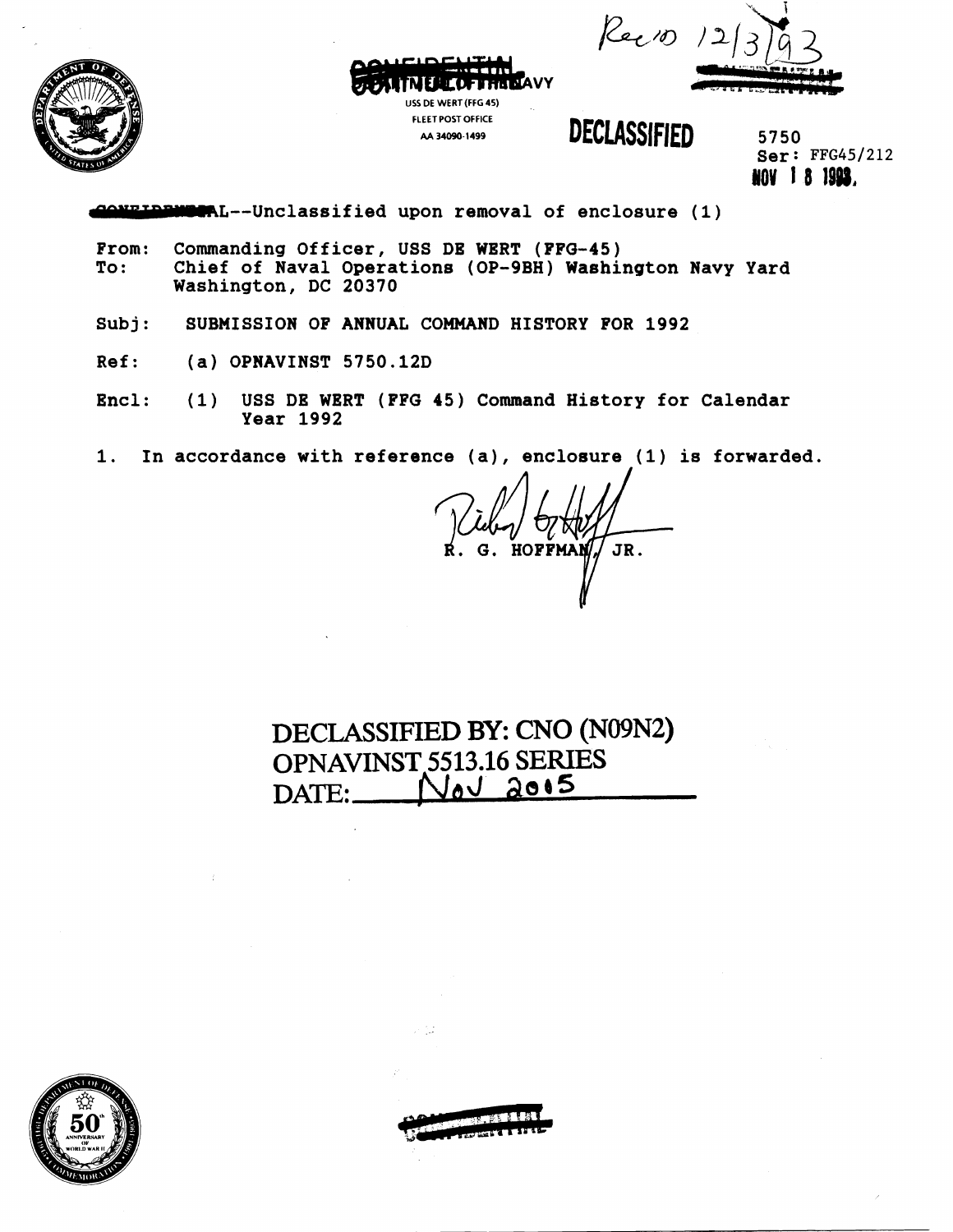



**A. Command composition and organiztion Mission: AAW and ASW with secondary mission areas in ASUW, ELW and CCC. Commander: CDR J. M. Kenny, USN, Home Port: Charleston, S. C. Aircraft: Embarked an SH-60B Lamps MK I11 Helicopter from HSL-46 Det 8 (various tail numbers) B. (C) Chronology of significant events: 11 JAN** - **NAVAL STATION VISIT SHIP 21 JAN** - **FAST CRUISE** / **CO VISIT CDS 6 22 JAN** - **U/W ENROUTE NAVAL WEAPONS STATION CHARLESTON FOR AMMUNITION OFPLOAD 23 JAN** - **AWARDS CEREMONY** : **MED 2-91 27 JAN** - **RAVIR VAN 28JAN-11FEB** - **IMAV WITH SIMA CHARLESTON 04 FEB** - **OBT INSTALLATION** / **GALLEY SERVICES CLOSED** / **CHAFF LOCKER INSTALLATION 10 FEB** - **MK76 GUN ASSIST** / **PRT 1lFEB-20APR** - **SELECTED RESTRICTED AVAILABILITY (SRA) 19 FEB** - **CDS 6 VISIT** / **JOTS I1 INSTALLATION 21 FEB** - **HOST SHIP FOR HMCS MARGAREE 25 FEB** - **INTEL OVERSIGHT INSPECTION 03 MAR** - **SELF TRE** / **SSDF TRAINING SHIP 11 MAR** - **CO SIMA CHARLESTON VISIT 12 MAR** - **HAZMAT STANDDOWN AND ANNUAL INVENTORY 16 MAR** - **CDR KENNY (PCO) ARRIVES 17 MAR** - **CDR KENNY (PCO) RIDES USS NICHOLAS 23 MAR** - **SLQ 32 PRE-RAC INSPECTION 24 MAR** - **SLQ 4 ANTENNA CHANGE OUT 27 MAR** - **CHANGE OF COMMAND (CDR KENNY RELIEVES CDR MEYERS) <sup>01</sup>**- **06 APR** - **CDS 6 FLAGSHIP 06 APR** - **EMTT** / **CNO PROJECT HULL COATING** / **CMEO ASSESSMENT 13 APR** - **ILO ONLOAD** / **BOSS VALIDATION 14 APR** - **AMMUNITION ONLOAD 15 APR** - **AVIATION TECH ASSIST VISIT** / **SPORTS DAY (USS DE WERT) 20 APR** - **FAST CRUISE 21 APR** - **U/W JAX OPAREA FOR TYPE COMMANDER'S TRAINING 22 APR** - **U/W ECONOMY TRIALS** / **CHAFF FIRING** / **TORPEX 24 APR** - **INPORT UPKEEP CHARLESTON 27 APR** - **SWTW COMPETITION/ CSOSS IMPLEMENTATION** / **POST SRA IMAV 02 MAY** - **AVCERT INSPECTION** / **HARPOON MATERIAL ASSESSMENT CERT**  / **LCDR MCDONALD RELIEVES LCDR ROSE AS XO 11 MAY** - **JOTS I1 INSTALLATION** / **USS DE WERT SMOKE OUT DAY 15 MAY** - **U/W CHASN OPAREA FOR DOYLE REUNION** / **DEPENDENTS CRUISE** / **MOORED CHASN FOR OFFLOAD OF PASSENGERS** 

**Enclosure (1)** 

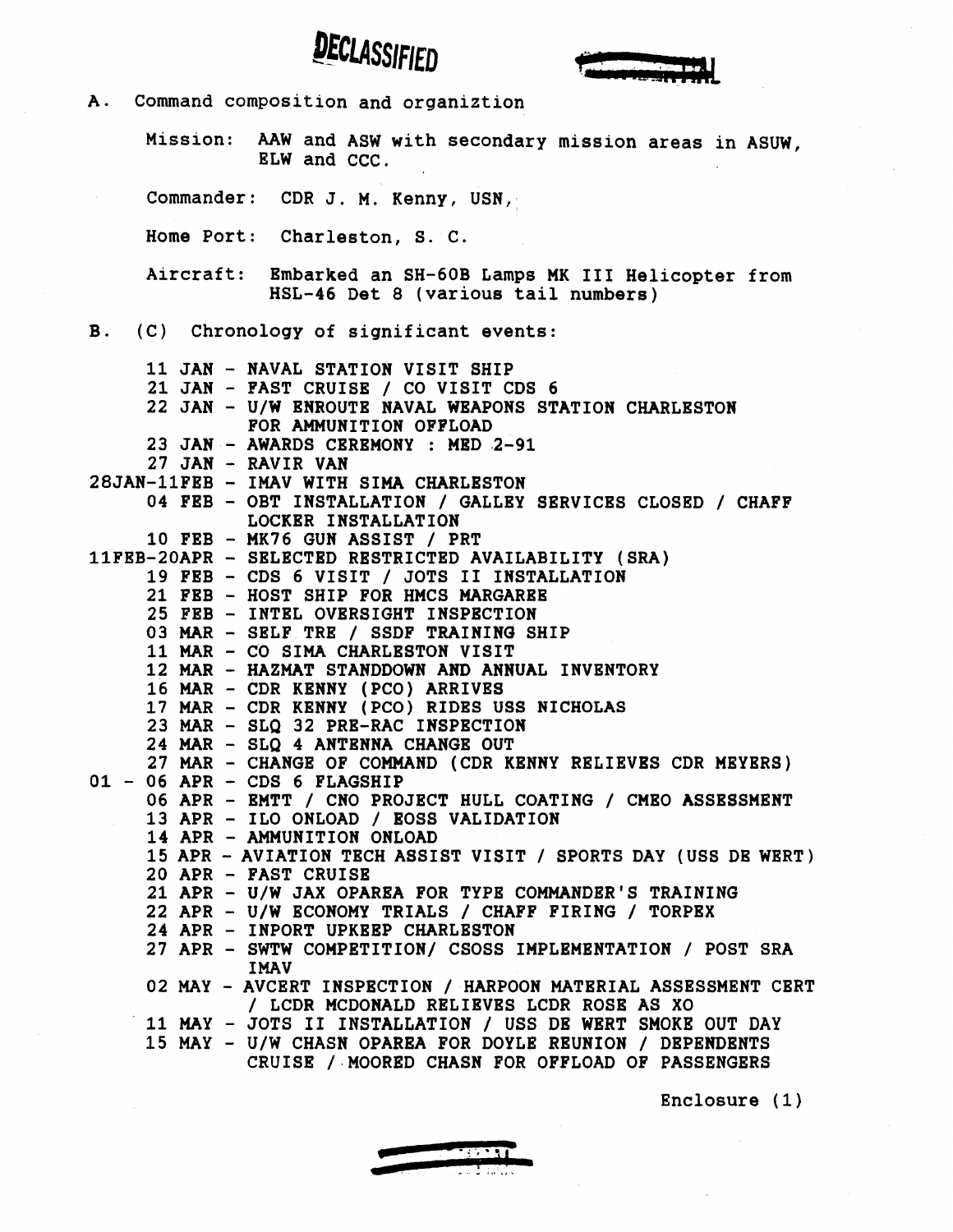COMPTONIERT



|  |  | 16 - 19 MAY - U/W JAX OPAREA FOR DECK LANDING QUALS (DLQS) / OPPE<br><b>PREPS</b>                                  |
|--|--|--------------------------------------------------------------------------------------------------------------------|
|  |  | 17 MAY - FULL POWER RUN                                                                                            |
|  |  | 20 MAY - USS DE WERT GOLF TOURNEY STONO FERRY / ENROUTE CHASN                                                      |
|  |  | 21 - 25 MAY - INPORT UPKEEP CHARLESTON                                                                             |
|  |  | $26 - 28$ MAY - U/W OPPE PREPS                                                                                     |
|  |  | 27 MAY - HURRICANE EXERCISE 92                                                                                     |
|  |  | 28 MAY - INPORT CHASN MOORED O/B USS HALYBURTON / AMMO ONLOAD                                                      |
|  |  | NAVAL WEAPON STATION CHASN / DEPENDENTS CRUISE                                                                     |
|  |  | 29 - 01 JUN - UPKEEP CHARLESTON                                                                                    |
|  |  | 01 JUN - USS KLAKRING HOMECOMING SPONSOR / OPPE REHEARSAL                                                          |
|  |  | 01 - 05 JUN - UNDERWATER HULL CLEANING                                                                             |
|  |  | 02 JUN - CIWS / MK 75 PACFIRE                                                                                      |
|  |  | 02 - 04 JUN - OPPE REHERSAL / U/W JAX/CHARLESTON OPAREA                                                            |
|  |  | 05 - 15 JUN - UPKEEP CHARLESTON                                                                                    |
|  |  | 08 - 13 JUN - ISA ASSIST VISIT                                                                                     |
|  |  | 10 JUN - USS DE WERT BIRTHDAY CELEBRATION                                                                          |
|  |  | 11 JUN - GALLEY ASSIST VISIT                                                                                       |
|  |  | 25 - 26 JUN - RESERVES ONBOARD IDT (RESERVE ACTDUTRA)                                                              |
|  |  | 16 - 18 JUN - PROPULSION EXAMINING BOARD OPPE                                                                      |
|  |  | 17 - 18 JUN - U/W CHASN OPAREA FOR OPPE                                                                            |
|  |  | 19 JUN - AWARDS CEREMONY / CDS-6 VISIT                                                                             |
|  |  | 20 - 23 JUN - UPKEEP CHARLESTON                                                                                    |
|  |  | 24 - 26 JUN - U/W JAX OPAREA FOR DLQS/ ULM 4 RANGE / SSRNM TESTS                                                   |
|  |  | 29 JUN - SAFETY STANDDOWN                                                                                          |
|  |  | 02 JUL - OPPE PREPS AND MAIN SPACE FIRE DRILL                                                                      |
|  |  | 06 - 10 JUL - INSURV                                                                                               |
|  |  | 07 JUL - U/W CHASN OPAREA FOR INSURV / FULL POWER RUN                                                              |
|  |  | 11 - 19 JUL - UPKEEP CHARLESTON                                                                                    |
|  |  | 13 JUL - BERTH SHIFT                                                                                               |
|  |  | 13 - 15 JUL - AVIATION ONLOAD                                                                                      |
|  |  | 16 - 17 JUL - ISA ASSIST VISIT                                                                                     |
|  |  | $20 - 24$ JUL - LIMITED CSRR                                                                                       |
|  |  | 24 JUL - EMBARK HSL 46 DET 2                                                                                       |
|  |  | 25 - 30 JUL - U/W ENROUTE CDOPS / WEEK ONE WORK UP                                                                 |
|  |  | 29 JUL - TRANSIT BAHAMA STRAITS                                                                                    |
|  |  | 30 JUL - MOORED GUANTANAMO BAY CUBA - BSF / INCHOP CTG 4.1<br>31JUL-13AUG - U/W/ CD OPS / EMBARK COAST GUARD LEDET |
|  |  | 05 AUG - SSRNM TEST                                                                                                |
|  |  | 09 AUG - RAS AND VERTREP WITH USS SAVANNAH / RDV MV POOR BOY                                                       |
|  |  | $11 - 16$ AUG - HARPOON TACTICAL QUAL (11-16)                                                                      |
|  |  | 13 AUG - LEDET TRANSFER TO USS DOYLE / OUTCHOP CTG 4.1                                                             |
|  |  | 14 AUG - TRANSIT OLD BAHAMA CHANNEL                                                                                |
|  |  | 17 AUG - INPORT UPKEEP CHARLESTON / HELO DET OFFLOAD                                                               |
|  |  | 19 - 21 AUG - HARPOON TACTICAL ASSIST                                                                              |
|  |  | 25 - 30 AUG - U/W ENROUTE AUTEC RANGE BAHAMAS                                                                      |
|  |  | 26 - 27 AUG - ASW EXERCISE WITH USS ARLIEGH BURKE, USS FLYING FISH                                                 |
|  |  | AND USS ALEXANDRIA                                                                                                 |
|  |  | 28 AUG - VERTREP EXTORP TO USS ARLIEGH BURKE / ONLOAD IASW                                                         |
|  |  | RIDERS / SSRNM AT AUTEC RANGE / RDV USS ARLIEGH BURKE                                                              |
|  |  | 29 - 30 AUG - ASW EXERCISE USS ARLIEGH BURKE                                                                       |
|  |  |                                                                                                                    |

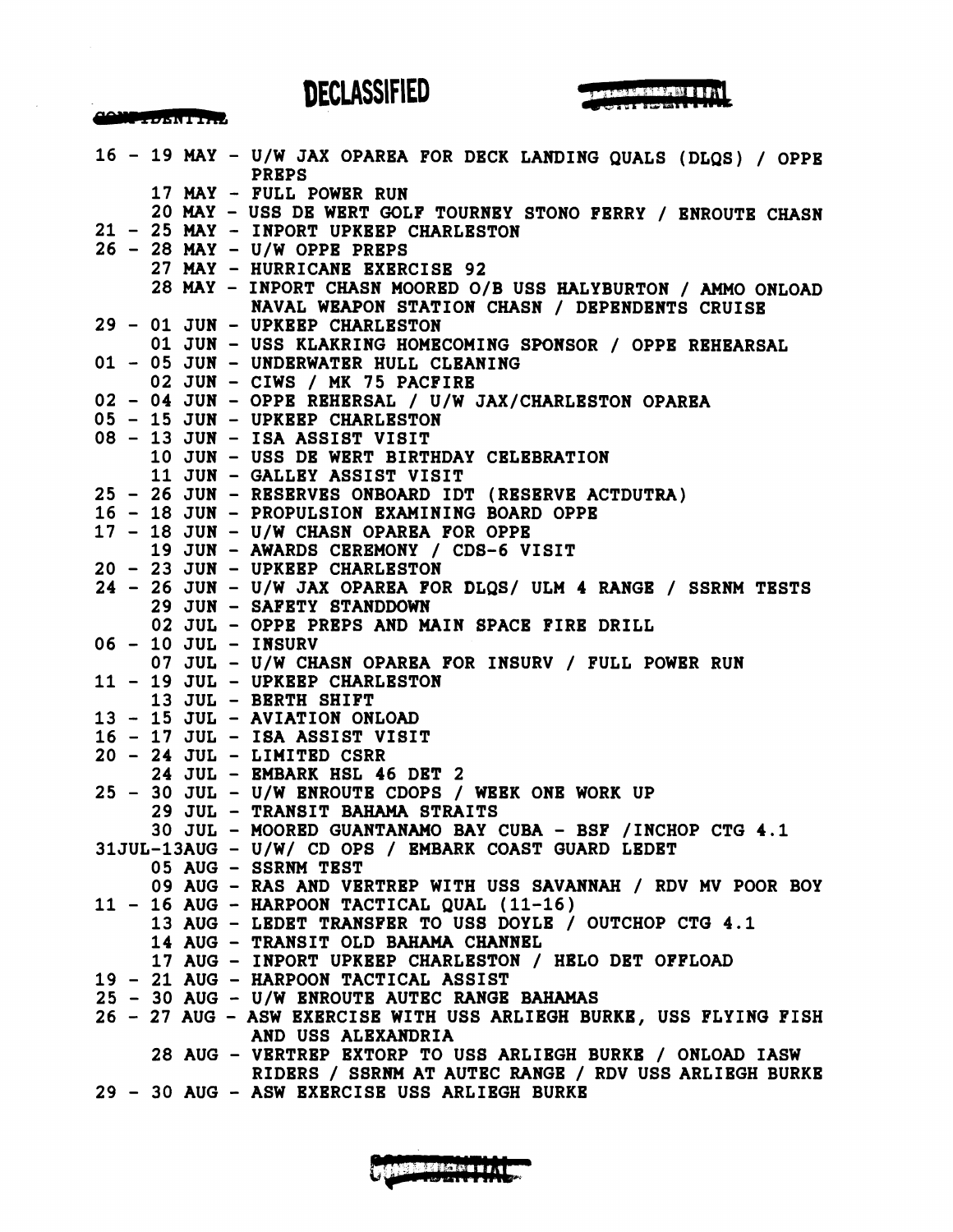CONFIDENTIAL

## CONTIUENTINE

|  |  | 30 AUG - U/W ENROUTE CHASN / TACTAS OPS                                          |
|--|--|----------------------------------------------------------------------------------|
|  |  | 01 SEP - INPORT UPKEEP CHARLESTON                                                |
|  |  | 02 - 04 SEP - HARPOON TACTICAL ASSIST VISIT                                      |
|  |  | 07 SEP - AMMUNITION TRANSFER                                                     |
|  |  | 08 SEP - ADMIRAL MCDEVITT (CRUDESGRU TWO) VISITS USS DE WERT                     |
|  |  | 09 - 10 SEP - U/W JAX/CHASN FOR DLQS / RLQS / EMBARK HSL46 DET 8 /               |
|  |  | 10 - 12 SEP - MTT VISIT / HARPOON TACTICAL ASSIST VISIT                          |
|  |  | 12 SEP - SPACE SHUTTLE OPS/ INPORT UPKEEP CHARLESTON                             |
|  |  | 14 - 16 SEP - ISA INSPECTION (SMI AND 3M INSPECTION)                             |
|  |  | 16 SEP - U/W ENROUTE COUNTER DRUG OPERATIONS                                     |
|  |  | $18 - 19$ SEP - PQS STANDDOWN                                                    |
|  |  | 20 SEP - MOORED GITMO FOR REFUELING                                              |
|  |  | 21 - 30 SEP - U/W CD OPS / INCHOP CTG 4.1 / LEDET EMBARKED                       |
|  |  | 25 - 05 OCT - COUNTER DRUNG OPERATIONS                                           |
|  |  | 27 SEP - REFUELING AT SEA (RAS) WITH HMS ORANGELEAF                              |
|  |  |                                                                                  |
|  |  | 03 OCT - RAS WITH USS SEATTLE                                                    |
|  |  | 05 OCT - OUTCHOP CTG 4.1                                                         |
|  |  | 06 OCT - U/W ENROUTE CHARLESTON                                                  |
|  |  | 08 OCT - INPORT UPKEEP CHASN / OFFLOAD AIR DET                                   |
|  |  | 13 - 16 OCT - CSRR I VISIT / ASRR VISIT / PMT VISIT / SMALL BOAT                 |
|  |  | ENGINEERING EXPORTABLE TRAINER HOST                                              |
|  |  | 13 - 30 OCT - IMAV WITH SIMA CHARLESTON                                          |
|  |  | 16 - 23 OCT - CSRR II                                                            |
|  |  | 24 OCT - NAVAL STATION VISIT SHIP                                                |
|  |  | 26 OCT - ENGINEERING TRAINING TEAM (ETG) VISIT                                   |
|  |  | 27 - 30 OCT - MEF BOARDING TRAINING / ETG                                        |
|  |  | 13NOV-14DEC - U/W ENROUTE COMPTUEX (MED 2-93) NPROA                              |
|  |  |                                                                                  |
|  |  |                                                                                  |
|  |  | 15 - 22 NOV - ASW PROFICIENCY TEST - ASWPT 2-93                                  |
|  |  | 18 NOV - EMBARKED HSL 48 DET 8                                                   |
|  |  | 23 NOV - TOWEX / VSBB TRAINING WITH USS PETERSON                                 |
|  |  | 24 NOV - STANDARD MISSILE FIRING                                                 |
|  |  | 26 NOV - TOWEX WITH USS HAWES/ VBSS WITH USS PETERSON                            |
|  |  | 28 NOV - SSRNM / NGFS / TORPEX                                                   |
|  |  | 29 NOV - RAS WITH USS SEATTLE / RDV WITH USS ROOSEVELT                           |
|  |  | FOR ASWEX AND EOD MINEX                                                          |
|  |  | 30 NOV - RAS WITH USS ROOSEVELT / STANDARD MISSLE FIRING /                       |
|  |  | SEAL TEAM TRAINING / DETACH FROM ROOSEVELT BG                                    |
|  |  | 01 DEC - RAS WITH USS SEATTLE                                                    |
|  |  | 01 - 03 DEC - PORT VISIT ST. KITTS                                               |
|  |  | 04 DEC - U/W ENROUTE CHARLESTON                                                  |
|  |  | 03 - 06 DEC - ETG VISIT                                                          |
|  |  | 05 DEC - RAS WITH USS SEATTLE                                                    |
|  |  | 08 DEC - THANKSGIVING DAY OBSERVANCE                                             |
|  |  | 09 DEC - INPORT UPKEEP CHASN / AIR DET OFFLOAD                                   |
|  |  | 10 - 12 DEC - MINI IMAV WITH SIMA CHARLESTON                                     |
|  |  | 14 DEC - FROCKING CEREMONY                                                       |
|  |  | 15 - 17 DEC - PROPULSION EXAMINING BOARD OPPE                                    |
|  |  | 16 - 17 DEC - U/W CHARLESTON OPAREA                                              |
|  |  | 16 DEC - FULL POWER RUN                                                          |
|  |  |                                                                                  |
|  |  | 17 DEC - INPORT LEAVE AND UPKEEP CHASN                                           |
|  |  | 18 DEC - START HOLIDAY LEAVE AND STANDDOWN<br>21 - 24 DEC - IMAV WITH USS SIERRA |

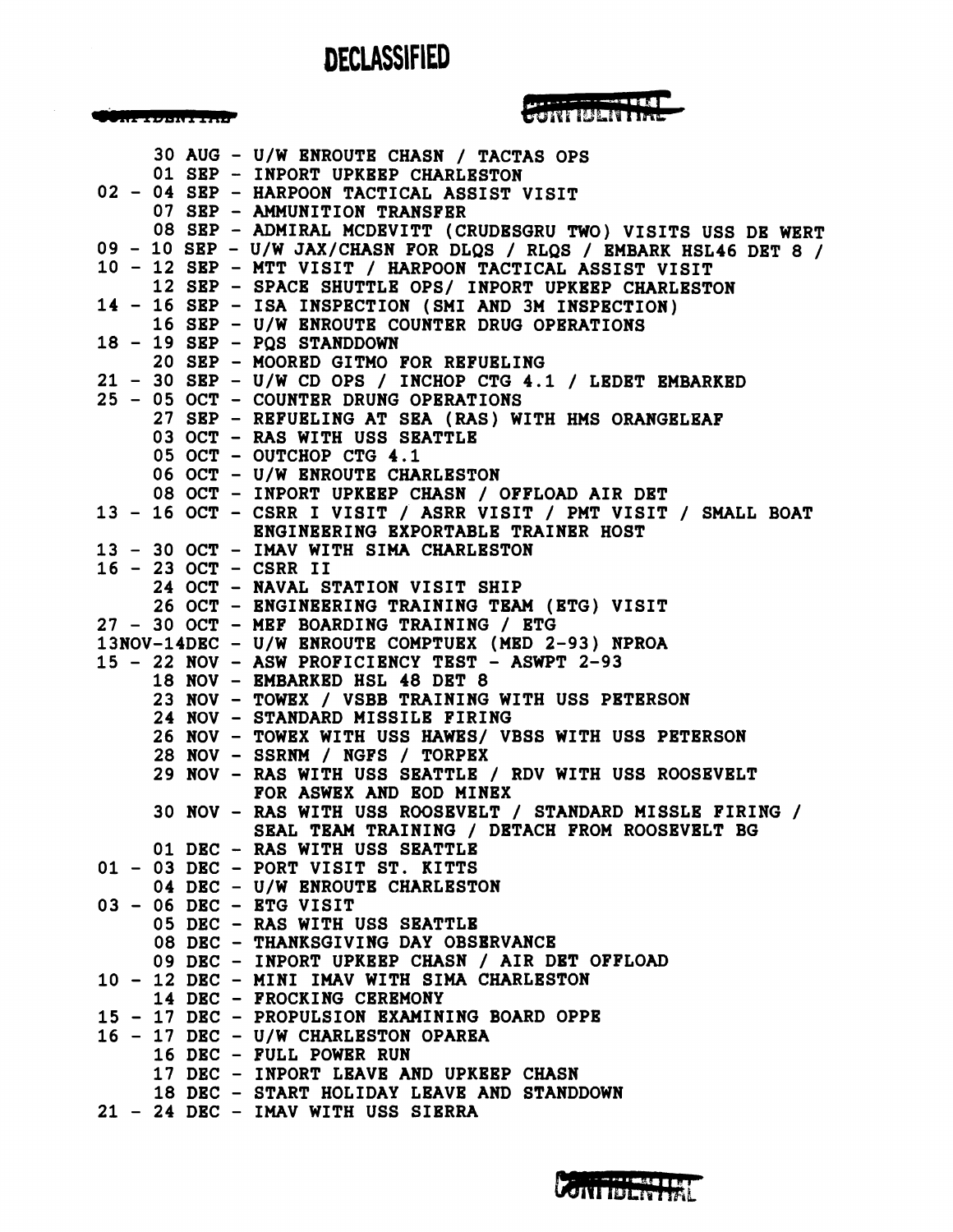

**SEARCH OF STANDARD** 

**25 DEC** - **CHRISTMAS DAY OBSERVANCE <sup>28</sup>**- **31 DEC** - **IMAV SIMA CHARLESTON** 

**C. (C) Narrative:** 

**DE WERT began the new year inport Charleston, SC in leave and upkeep. On 11 January the ship was designated as Naval Station visit ship. A fast cruise was conducted on 21 January and later that day the Commanding Officer paid a visit to COHDESRON SIX. On 22 January the ship was underway enroute to the Charleston Naval Weapons Station for an ammunition offload in preparation for Selected Restricted Availability (SRA). On 23 January the ship returned to Charleston Naval Station Pier Zulu and an awards ceremony was held on the flight deck to recognize crewmembers during MEF 2-91 deployment. On the 28th of January DE WERT started a pre SRA IMAV with SIMA Charleston through 11 February. On 29 January a Sailor of the Year board was convened.** 

**On the 4th of February On Board Trainer (OBT) installations began as well as chaff locker installations and the ship's galley was secured for deck covering installation. The semiannual PRT was**  conducted the week of the 10th and MK 75 Gun Assist Visit began. On 11 February DE WERT's SRA began and was completed on 20 April. **COMDESRON six visited the ship on 19 February and JOTS I1 installation began 23 -31 February. On the 21st of February the Canadian Frigate HMCS Margaree arrived at pier N3A for a port**  DE WERT was designated as host ship and various sporting<br>ial events were scheduled for the week. On 23 February and social events were scheduled for the week. **through the 13 April the ship started a concurrent IMAV with SIMA CART** phase two and 2M inspection. **COSMICITop Secret inspection and Intel Oversight inspection was conducted on the 25th of February.** 

**On 3 March DE WERT began self Training and Readiness Evaluation (TRE) and Ship's Self Defense Force training. Commanding Officer SIMA Charleston paid a visit on 11 March and on 12 March the ship conducted a Hazardous Material standdown followed by an annual inventory of all Hazmat. On 16th of March Prospective Commanding Officer (PCO)** , **CDR J. M. Kenny reported on board and**  The PCO rode USS Nicholas for a **familiarization cruise on 17 March. The SLQ 32 Pre-rac inspection and Underwater Hull cleaning began on 23 March and SLQ 4 antenna installation began on 24 March. The Navy Rights and Responsibility workshop was conducted on 26 March. DE WERT's change of command**  ceremony was held at Cochrane Hall as **relieved by CDR J. M. Kenny as Commanding Officer of USS DE WERT. A Captain's Call was held on the flight deck on 31 March.** 

**DE WERT assumed flagship for COMDESRON SIX 1-6 April. The ship received a type I1 EMTT Visit 6-10 April and CNO Hull Coating** 

CONFIDENTIAL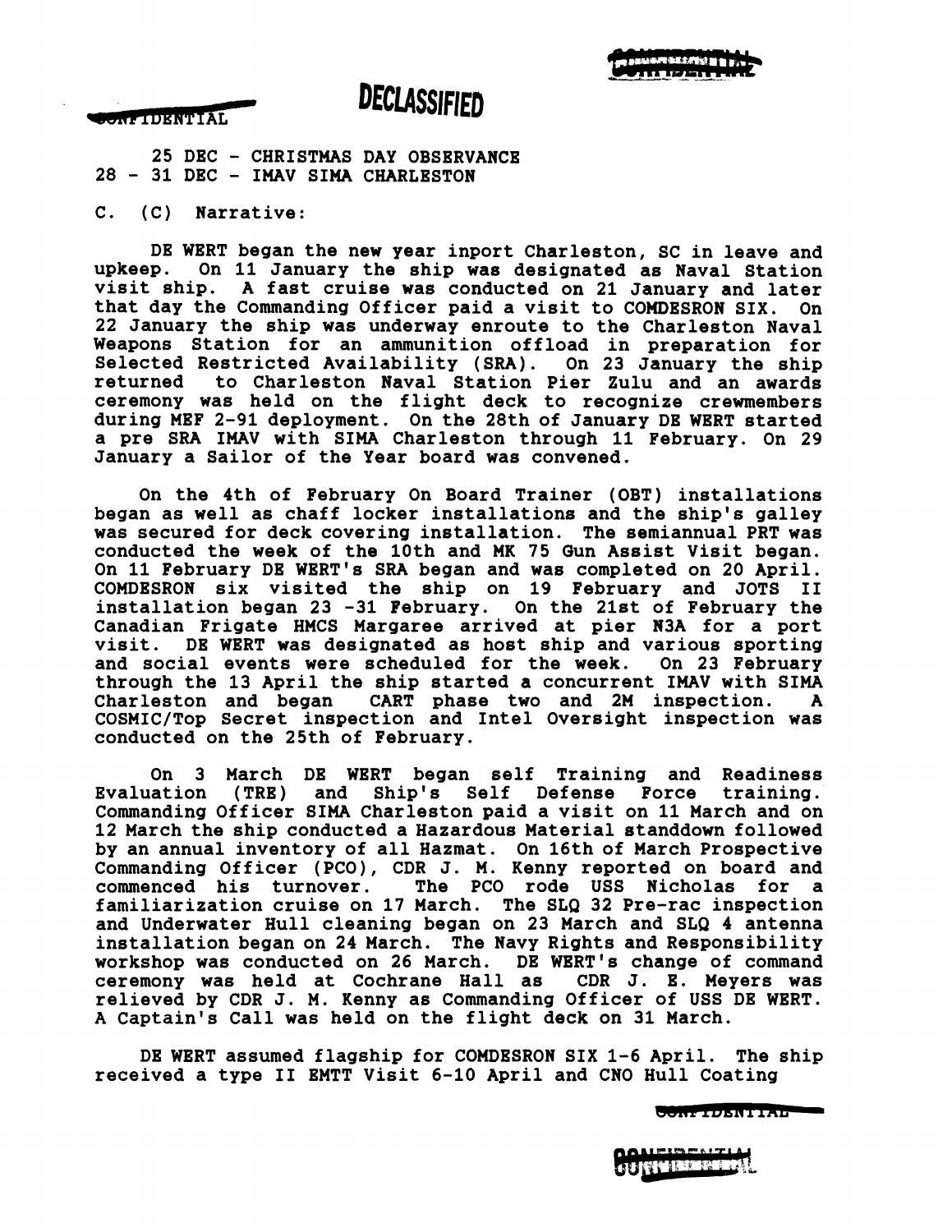

### **CONCRETAINMENT**

**Project and CMEO assessment began. On 13 April the ship conducted an Integrated Logistic (ILO) Onload and ROSS validation followed by**  DE WERT got underway enroute to **Charleston Naval Weapons Station for a complete ammunition onload and returned to the Naval Station that afternoon. An aviation Technical Assist visit was conducted on 15 April in preparation for the Aviation Certification (AVCERT) and DE WERT Held a ship's sports day at the base recreation field. A fast cruise was conducted on 20 April in preparation for the underway in the Jacksonville, Florida Operations Area (OPAREA) to conduct post SRA sea trails. The ship conducted equipment test including an economy trail, chaff firing, torpedo exercise, general quarters and basic engineering casualty control exercises. The underway period concluded with a burial at sea ceremony and a steel beach picnic to celebrate the first underway period since SRA. On the 24th of April the ship returned to Charleston for an upkeep period. The ship participated in the Surface Warfare Training Week (SWTW) competition and CSOSS implementation and Post SRA IMAV started with SIMA Charleston.** 

**On 2 May DE WERT began her Aviation Certification (AVCERT) inspection, Harpoon Material Assessment and LCDR D. M. McDonald relieved LCDR K. C. Rose as Executive Officer. JOTS I1**  installation 11-15 May and DE WERT great smoke out day. **got underway in Charleston OPAREA with former crewmembers of the USS Doyle reunion and treated DE WERT family members to a dependents cruise on 15 May. Later that day, the ship returned to Charleston to off load passengers and got underway for Operational Propulsion Plant Exam (OPPE) preparations and Deck Landing Qualifications (DLQs) with HSL 48 Det 2 on 16-19 May. On 17 May the ship conducted a full power demonstration and on 18 May conducted BECCES, small arms training and a Close in Weapon System (CIWS) pacfire. A main space fire drill was conducted on 19 May and DE WERT returned to Charleston on 20 May with a ship sponsored golf tournament at Stono Ferry later that afternoon. The ship was in upkeep 21-25 May and underway 26-28 May in Charleston OPAREA for OPPE preparations. DE WERT participated in Hurricane Exercise 92 and returned to Naval Weapons Station for an ammunition onload. the ship returned to Charleston Naval base later that afternoon and moored outside USS Halyburton on 28 May.** 

**On 29 May- 1 June the ship was in an upkeep period and on 1 June DE WERT sponsored homecoming for the USS Klakring and began Underwater Hull Cleaning 1-6 June. DE WERT got underway 2-4 June for OPPE preparations and later that day the ship conducted a CIWS and MK 75 gun pacfire. On 5 June the ship returned to Charleston and on 8-13 June the Integrated Supply Assessment (ISA) assist began. The ship refueled on 9 June and DE WERT celebrated her 8th birthday on 10 June. The ship conducted a galley assist visit on** 

**MODIFICAL** 

**ALIMPINE**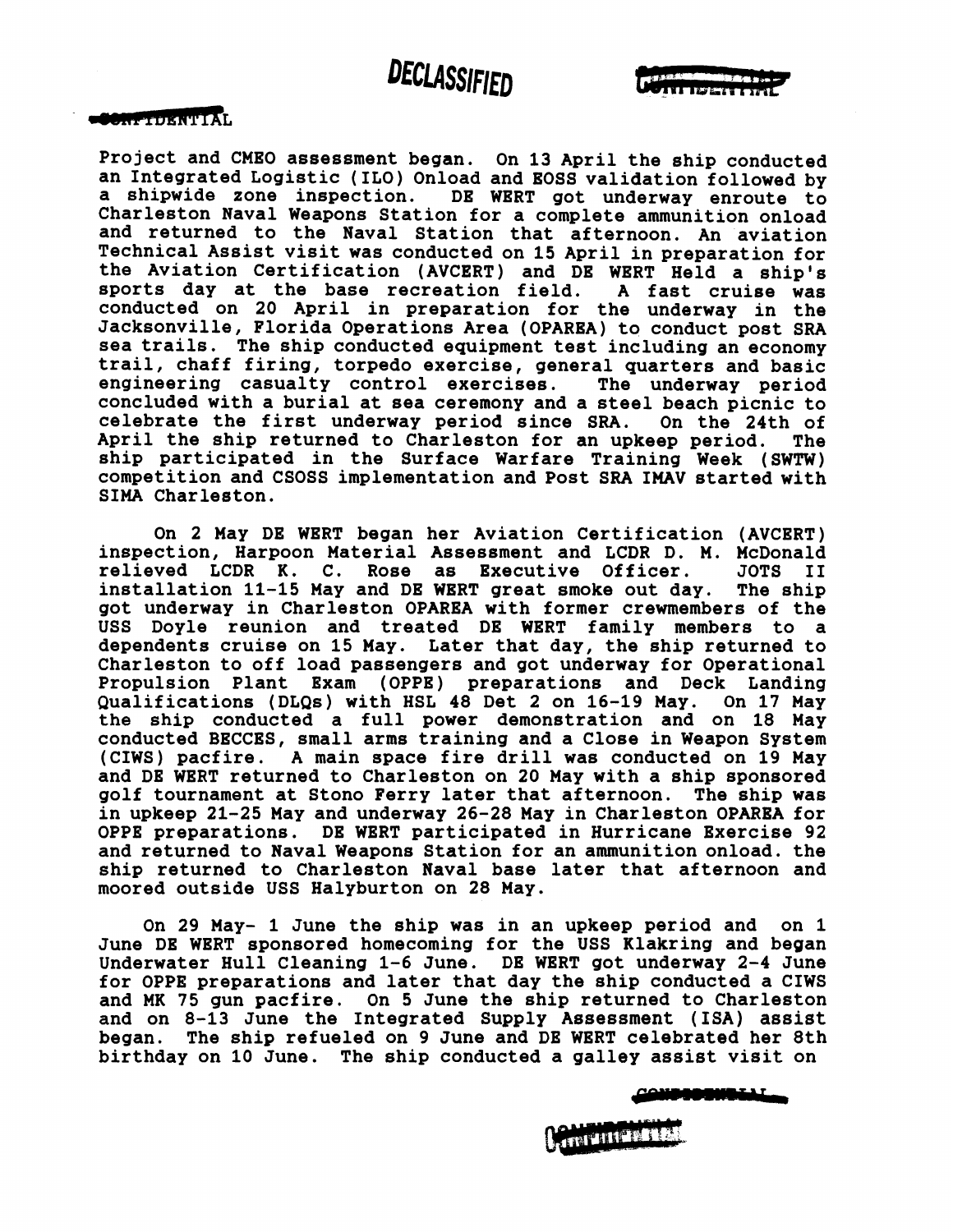UUTTI ILELTTIINE

**11 June, Main Space fire drill on 12 June, and BECCES on 13 June. Navy Reserve personnel reported on board 15-26 June for active duty training. All the OPPE preparations came to culminations for Propulsion Examining Board (PEB) OPPE 16-18 June. DE WERT was underway 17-18 June for underway portion of OPPE. An awards ceremony was conducted on the flight deck on 19 June and Commander Destroyer Squadron Six (CDS-6) paid a visit later that same day. On 24-26 June the ship was underway for DLQs and conducted test on the ULM-4 range and SSRNM. A shipwide safety standdown was conducted on 29 June.** 

**On 6-10 July SURFLANT's Board of Inspection and Survey (INSURV) began their 5 day inspection of the entire ship's material condition. The ship got underway on 7 July for INSURV underway material inspection including a full power demonstration and returned to Charleston later that same day. On 13 July the ship shifted berths in preparation for the aviation onload 13-15 July. On 16-17 July Supply department began the ISA inspection. A limited Combat Systems Readiness Review (CSRR) was conducted the period of 20-24 July. On 24 July HSL 48 Detachment 2 embarked on DE WERT and the ship got underway on 25 July for Helicopter operations familiarization (Week One Work Ups) enroute to Caribbean Counter Drug Operations (CDOPS) 31 July-13 August. On 29 July the ship transited the Bahama Straits and on 30 July DE WERT moored in Guantanamo Bay (GITMO), Cuba to refuel. On 31 July the ship got underway from GITMO with a Coast Guard Law Enforcement Detachment (LEDET) and officially in chopped to CTG 4.1.** 

**The beginning of August was spent on CDOPS with an SSRNM test on 5 August and BECCES on 6 August. A refueling at sea (RAS) and vertical replenishment (VERTREP) was conducted on 9 August with the USS Savannah and later that day the ship rendezvoused with the Motor Vessel Poor Boy to assist with diesel maintenance, refuel, and tow the M/V Poor Boy. A harpoon tactical qualification 11-16 August and on 13 August DE WERT transferred the LEDET to the USS Doyle, out chopped from CTG 4.1 and began our transit back to Charleston. On 14 August the ship transited the Old Bahama channel and on 15 August the ship conducted a MK 75 gun pacfire. DE WERT returned to Charleston on 17 August and off loaded the Helo det. The ship refueled on 19 August. The Harpoon tactical assist began on 19-21 August. Again the ship was underway, this time enroute to the Autec range in the Bahamas to conducted ASW exercises and testing (25-30 August). On 26-27 August the ship conducted ASW exercises with the USS Arliegh Burke, USS Flying Fish, and the USS Alexandria. An exercise torpedo was transferred by Helicopter to the USS Arliegh Burke on 28 August and later that day DE WERT on loaded the noise assessment team from the Autec range. That day**  concluded with a SSRNM run through the Autec range. **August DE WERT conducted ASW tactics with the USS Arliegh Burke and** 

**CONTINUES CO** 

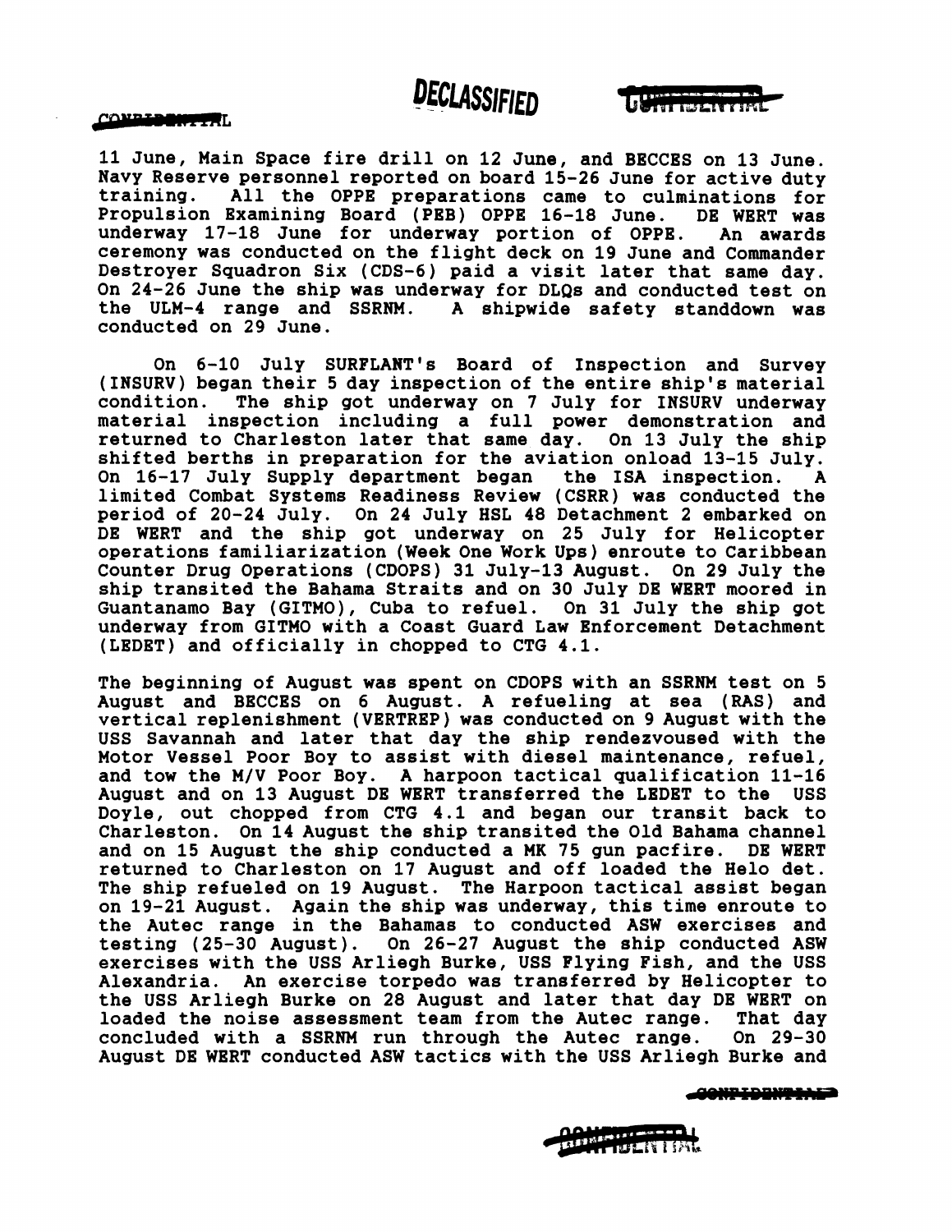#### tond better in the

**detached. The ship proceeded towards Charleston conducting Tactical Towed Array Sonar (TACTAS) along the way.** 

**On 1 September the ship arrived at Charleston Naval Station and began a Harpoon tactical assist visit 2-4 August. An ammunition transfer was conducted on 7 September. Stores Onload and JP5 refueling was conducted on the morning of 8 September and Admiral McDevitt, COMCRUDESGRU TWO paid an official visit to**  September the ship was underway in the **Charleston/Jacksonville Oparea to conduct DLQs and RAS landing qualifications (RLQS) with HSL 48 Det 8. On 10-12 September, Charleston Engineering Material Training Team (EMTT) conducted a visit of the Engineering department. On 12 September, DE WERT conducted Space Shuttle launch duties off of Cape Canaveral and returned to Charleston that afternoon. The ISA inspection began 14-16 September and the ship refueled on 15 September. The ship got underway on the 16 of September enroute to the Caribbean for CDOPS. A PQS standdown was conducted on 18-19 September to review shipwide personnel qualification. DE WERT arrived in Guantanamo Bay, Cuba for a Brief Stop for Fuel (BSF) on 20 September. The ship got underway on the morning of 21 September enroute CDOPS 21 September** - **05 October with coast guard law enforcement detachment embarked and inchopped to CTG 4.1. On 27 September DE WERT conducted a RAS with the Canadian ship HMS Orangeleaf and on 29 September the ship conducted an abandon ship drill. The fiscal year was closed out on 30 September.** 

**On 3 October DE WERT conducted a RAS with USS Seattle taking fuel for the return to Charleston. The ship left the Caribbean for and out chopped from CTG 4.1 on 5 October. DE WERT returned to Charleston from a highly successful CDOPS and began her inport upkeep period and Air Detachment offload of HSL 48 Det 8. On 13** - **16 October the ship began Combat Systems Readiness Review (CSRR I) visit, Auxiliary System Readiness Review (ASRR) visit, Performance Monitoring Team visit (PMT) to test and inspect combat systems and engineering equipment. Additionally the ship hosted the small boat engineering exportable trainer. The ship refueled on 13 October and began an IMAV with SIMA Charleston 13** - **<sup>30</sup> October. The second half of CSRR I1 visit was conducted on 16-23 October. DE WERT participated in SWTW week 26-30 October and was**  the Naval station visit ship on 24 October. **Engineering Training Group (ETG) came aboard on 26 October to conduct a visit and DE WERT was underway for Maritime Interception Force boarding training in the JAX/CHASN OPAREA 27-30 October.** 

NPTDBNGIJ